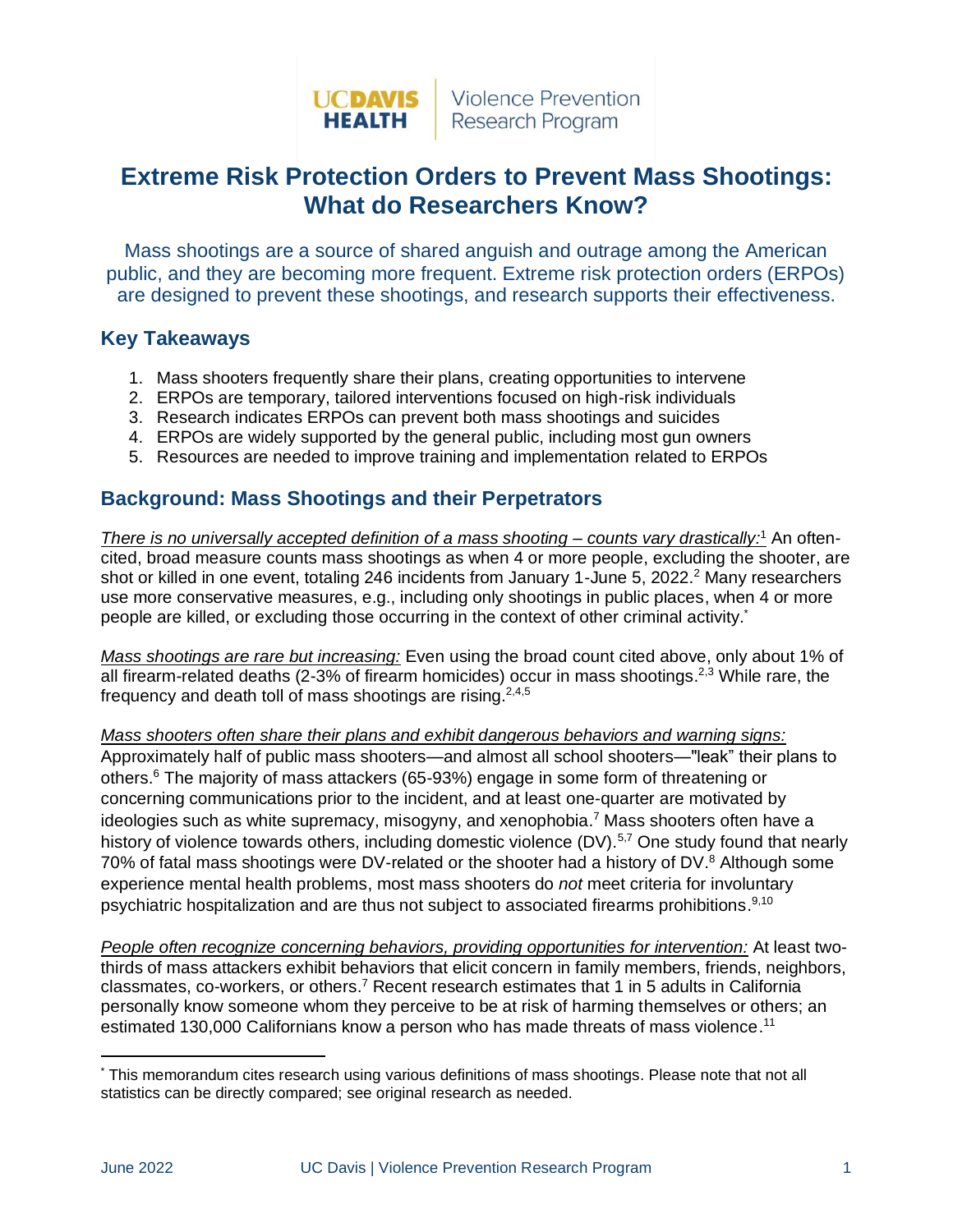

## **What are Extreme Risk Protection Orders (ERPOs)?**

*ERPOs were created to prevent mass shootings:* An extreme risk protection order, or ERPO, is a civil court order that temporarily prevents a person who is at risk of hurting themselves or others from possessing or purchasing firearms and ammunition.† ERPO laws were designed and are often adopted in response to mass shootings.<sup>12,13</sup> To date, 19 states and the District of Columbia have ERPO laws, mostly enacted since 2016.

*ERPOs must be based on key behavioral warning signs and ordered by a judge:* An ERPO is initiated via petition by law enforcement, or, in some states, by family, household members, or other eligible petitioners, and issued by a judge who considers evidence of the respondent's dangerousness to self or others. Such evidence may include: recent acts or threats of violence toward self or others; history of threatening or dangerous behaviors; and recent acquisition of firearms or ammunition. A psychiatric diagnosis is not recommended for consideration.<sup>14</sup>

*ERPOs are civil orders with protections for respondents, including due process:* ERPOs do not create criminal records unless an order is violated. Due process protections are built in for both emergency ex parte orders (typically lasting 2 to 3 weeks) and longer-term orders (typically lasting up to 1 year);<sup>15</sup> the latter are only issued after notice and a hearing. Many states have criminal penalties for knowingly filing a false or harassing petition, and research suggests that such misuse is extremely rare. 16

## **Do ERPOs Prevent Violence?**

*ERPOs are successful in cases of threatened violence:* ERPOs are overwhelmingly being used as intended, intervening in cases of threatened self- or other-directed violence, including mass shootings. ERPO petitions are usually filed by law enforcement and the majority are granted. When petitions are denied, it is most often because they do not meet the required burden of proof. In most cases, firearms are recovered by or turned in to law enforcement, though ERPOs are also used to prevent respondents from purchasing new firearms.<sup>16-23</sup>

*Deaths among respondents are rare post-ERPO:* Among ERPO cases in California from 2016- 2018, with follow-up for 379 respondents, one died by firearm injuries sustained in a suicide attempt that prompted the order to be requested; no other respondents died by suicide using firearms or other means after being issued an ERPO.<sup>18</sup>

*ERPOs have been used to stop potential mass shootings:* In the first three years of California's ERPO law, 58 cases involved threatened mass shootings, including 6 that involved minors targeting schools.<sup>18</sup> A separate in-depth analysis of 21 of these cases found that none of the threatened shootings had occurred, nor had there been other homicides or suicides by the respondents.<sup>24</sup> While it is impossible to know what would have happened without the intervening ERPOs, these are promising results.

<sup>†</sup> We use "ERPO" as an umbrella term for temporary risk-based firearm removal policies. These policies and their names differ by state (e.g. *gun violence restraining order* in California) and are sometimes referred to as "red flag laws."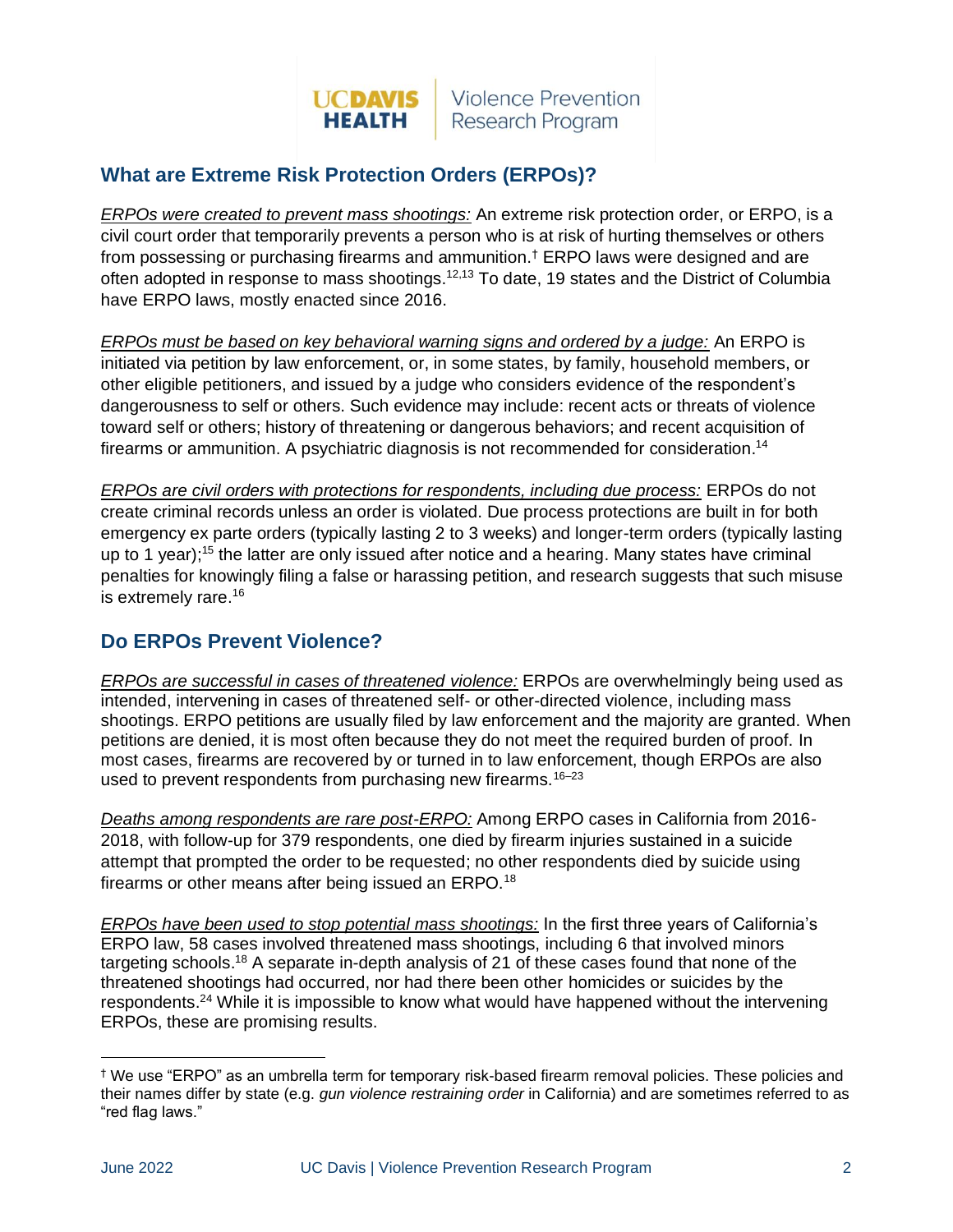#### **Violence Prevention UCDAVIS** Research Program **HEALTH**

*ERPOs protect individuals, but it may be too early to see change in the population:* Studies of *individual-level* outcomes found that ERPO laws in Connecticut and Indiana are effective for suicide prevention, estimating that one life is saved for every 10-20 orders issued.<sup>21,22</sup> Findings of *population-level* studies are mixed. A recent study found no statistically significant reduction in firearm violence associated with ERPO implementation in San Diego County, California;<sup>25</sup> experts note that there were likely too few ERPOs issued during the study period to observe *populationlevel* effects. 26

## **Does the General Public Support ERPOs?**

*Public support for ERPO policies is high:* Survey data show that a strong majority of Americans support the concept of ERPOs, irrespective of political party or gun ownership status.<sup>27</sup> When Californians were asked about ERPOs, 80-85% of firearm owners agreed that ERPOs are at least sometimes appropriate in 4 of 5 risk scenarios (e.g., threats of harm to self, others, groups of people), even higher than the 72-78% agreement by non-owners and 76-85% by non-owners who live with owners. In the remaining scenario, support remained at  $72\%$  or higher for each group.<sup>28</sup>

*Public willingness to use an ERPO is high:* Depending on the scenario, 73-84% of adults in California say they would be somewhat or very willing to personally petition for an ERPO for an atrisk family member. Non-gun owners who live with firearm owners report the highest levels of willingness (84-95%).<sup>28</sup>

*Public perception and use of ERPOs varies by race and ethnicity:* Research from California suggests that support for and personal willingness to use ERPOs is lower among Black and Hispanic/Latinx adults, who most often cite a lack of knowledge about ERPOs, distrust that the system will be fair, or the belief that these are personal/family matters. Among 193 ERPO respondents between 2016-2018, no family or household members served as petitioners for Black and Hispanic/Latinx respondents.<sup>29</sup>

## **What is Needed to Improve ERPO Implementation?**

*Robust implementation support is key:* Within states, there is substantial local variation in ERPO use.<sup>16,17,19,20</sup> Local champions drive uptake. Interviews with stakeholders, including judges, law enforcement officers, city and district attorneys, and policy experts, have indicated that funding and guidance to support local implementation efforts can lead to clearer and more consistent practices.<sup>30,31</sup> Pairing law enforcement with other professionals (e.g., social workers) in serving ERPOs may promote racial equity and connect respondents to support services.<sup>29</sup>

*Professionals who may petition for ERPOs need and want training:* Most ERPO petitioners are law enforcement, but in a survey of officers in states with ERPO laws, only 55% had received training.<sup>32</sup> Most healthcare providers surveyed in Washington and Maryland reported being willing to contact law enforcement to file a petition or file a petition directly, but desired additional support and training. 33,34